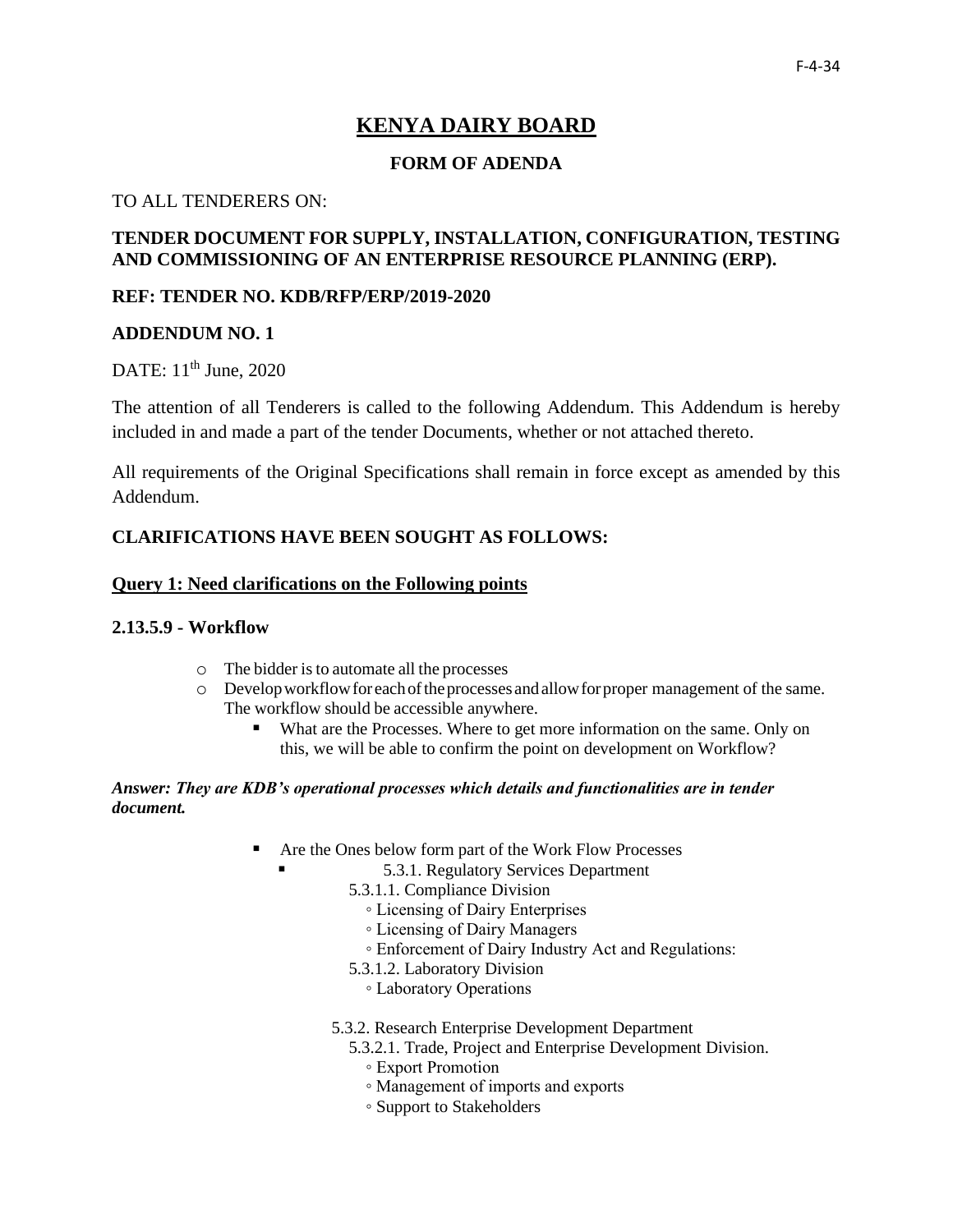◦ Review, development and harmonization of dairy standards

 ◦ Initiate and foster sustainable partnerships and collaborations for dairy development.

◦ Conduct of research and surveys

 ◦ Collection and Dissemination of Dairy Industry Data and Information

The above will require in depth analysis of the process and new development could there be time for all the above analysis.

#### *Answer: Your proposal will be reviewed during evaluation*

▪

- 5.3.3. Strategy and Planning Division
	- Budgeting Process
- 5.3.4. Finance Department
	- Payment Process
	- Imprest Process
	- Payment of Refunds and Claims
	- General Ledger Process
	- Cess, Processors' Levy, Interest and Penalties Process
	- Application fees, licenses and milk movement permit process
	- Import and export permit process
	- GoK and other Grants process
	- Interest Income process
	- Miscellaneous Income process

#### 5.3.5. Supply Chain Management

- 5.3.5.1. Supply Chain Division
	- Procurement and Asset Disposal Planning.
	- Procurement Budget Monitoring
	- Pre qualification / registration of suppliers.
	- Purchase/stores requisition management
	- Sourcing of goods, works and services
	- Evaluation process
	- Preparation of professional opinions
	- Award of contracts
	- Procurement and contract management
	- Contract administration, implementation and monitoring
	- Inventory management
	- Supplier performance management
	- Store issues and stock taking
	- Board of survey
	- Management of outsourced transport services
	- Inspection and acceptance
	- Statutory reporting- interface with other systems used for statutory

#### reporting

◦ Sale or disposal of assets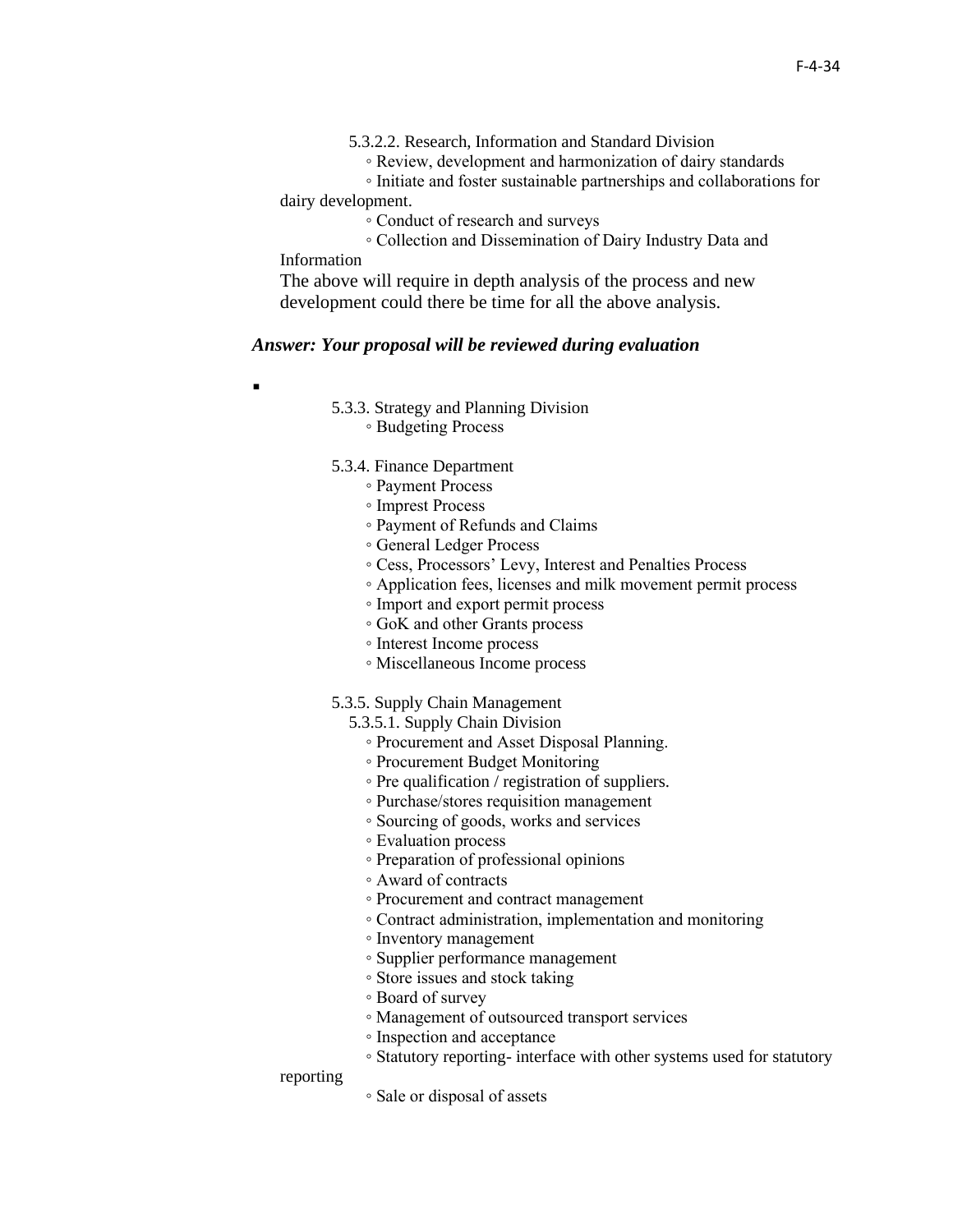#### 5.3.6. Corporate Services Department

- 5.3.6.1. Human Resource Division
	- Recruitment and Selection
	- Employee Registration
	- Leave Management
	- Payroll Processes
	- Training and Development
	- Performance Management
	- Disciplinary Process
	- Salary Advances and Salary in Advance
	- Car Loan
	- Staff Grievances
	- Employee Separation

#### 5.3.6.2. Administration Division

- Fleet Management
- Asset Insurance
- Asset management and distribution
- Asset maintenance
- Asset tagging and allocation among others
- Replacement, scrapping and decommissioning
- Physical verification and reconciliation
- Control of Records and Documents Process
- 5.3.6.3. Information and Communication Technology
	- User Access Control Management Process
	- User Support on ICT Related issues:
	- Data Back up
	- System and Data Security

5.3.6.4. Corporate Communication

- External Communication
- Dairy promotional Activities
- Corporate Social Responsibility (CSR)
- 5.3.7. Internal Audit
	- 5.3.7.1. Internal Audit Division
		- Risk Based Audit Process

 ◦ Liaising with external auditors in carrying out statutory and other audits process

- **•** If the above are the Work processes, then we will have to formulate a New Plan of Development, We can go for the Following Options
- Option 1 To Understand the Process in Details so that We can define the Quantum of Work and then quote.